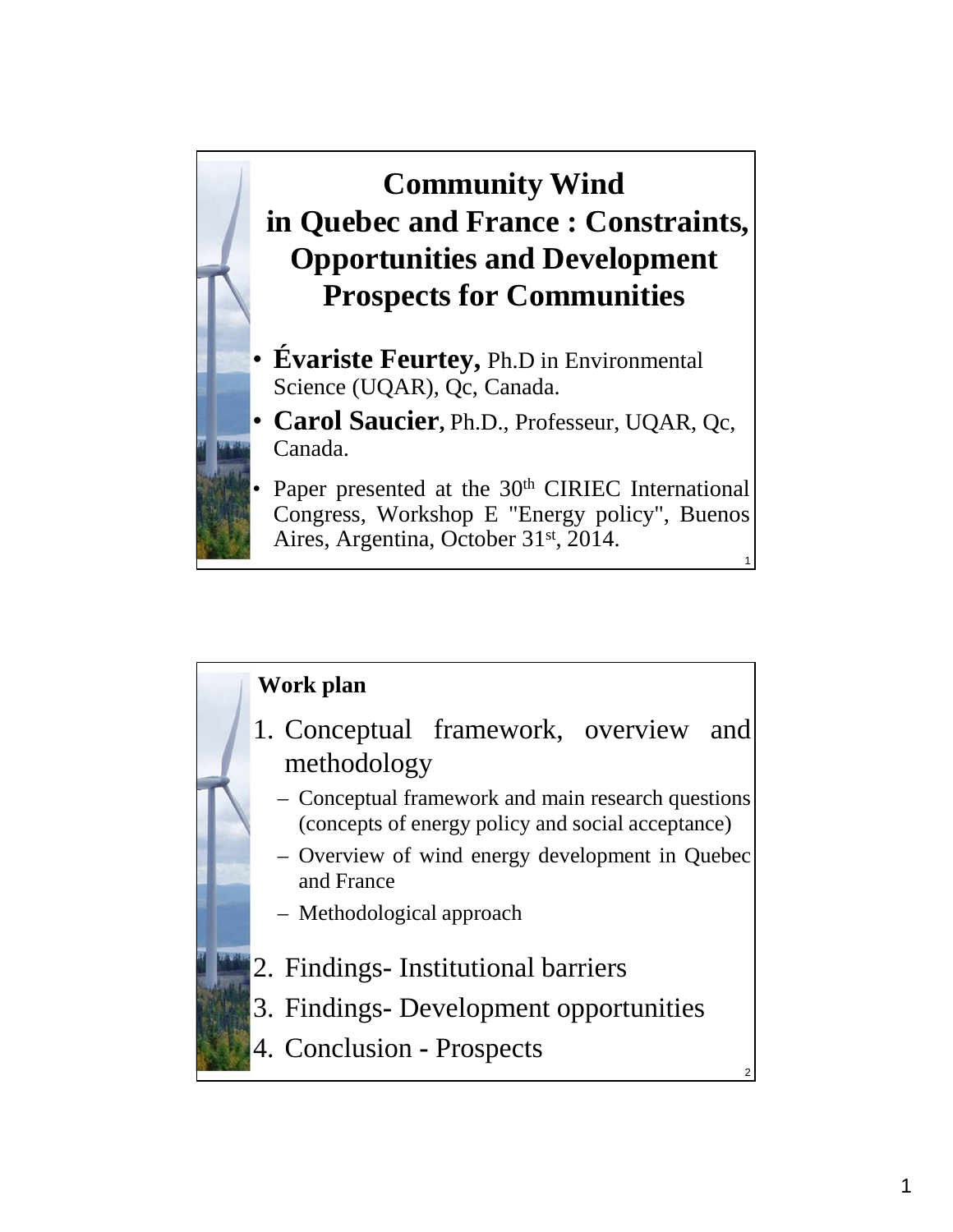### **1.1) Conceptual framework**

# • **Assumption and main questions**

– **Assumption :** Opposition to wind energy projects does not depend solely on local factors, but also on institutional determinants.

– **Main questions (MQ)1 :** What are the different components involved in the development of a wind energy policy (EP)?

– **MQ2 :** What are their interactions with social acceptance (SA) in Quebec and France?

– **MQ3 :** How to evaluate a wind EP in terms of SA?

3

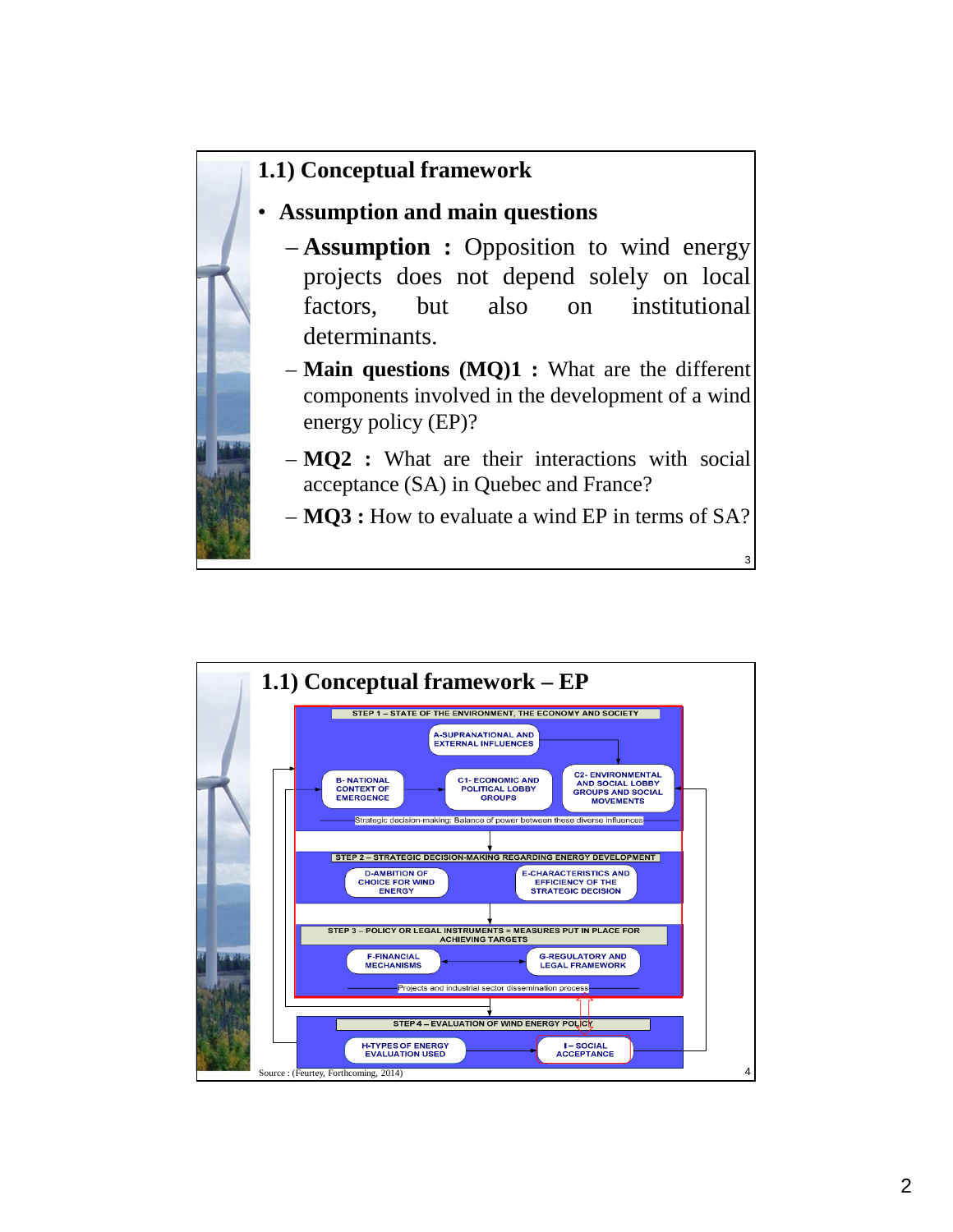| 1.2 Overview of wind energy                                                                                                               |               |                                                                |                |          |                                                                |
|-------------------------------------------------------------------------------------------------------------------------------------------|---------------|----------------------------------------------------------------|----------------|----------|----------------------------------------------------------------|
|                                                                                                                                           | <b>FRANCE</b> |                                                                | <b>OUEBEC</b>  |          |                                                                |
| <b>FINANCIAL MECHANISMS</b>                                                                                                               | <b>FIT</b>    | $1st$ call for tender (CT)                                     | $2nd$ CT       | $3rd$ CT | $4^{\text{th}}$ CT                                             |
| <b>OBJECTIVES</b>                                                                                                                         | 19 GW in 2020 |                                                                | 3.5 GW in 2015 |          |                                                                |
| STATUS (as of December 2013) 8140 MW installed                                                                                            |               | Finished                                                       |                |          | In progress $(10/15)$ In progress $(1/12)$ Accepting Proposals |
| <b>COMMUNITY OWNERSHIP</b>                                                                                                                | 10/400 (2011) | Primarily controlled by outside stakeholders 1/2 30% - 1/2 50% |                |          | $\geq 50\%$                                                    |
| • From this initial observation, the objectives of<br>this presentation are to understand :<br>1. The evolution in the type of ownership; |               |                                                                |                |          |                                                                |
| 2. How local authorities were contacted and were                                                                                          | development;  | able (or unable) to participate in project                     |                |          |                                                                |
| 3. The role that community wind could hold in the                                                                                         |               | future in Quebec and France.                                   |                |          | 5                                                              |

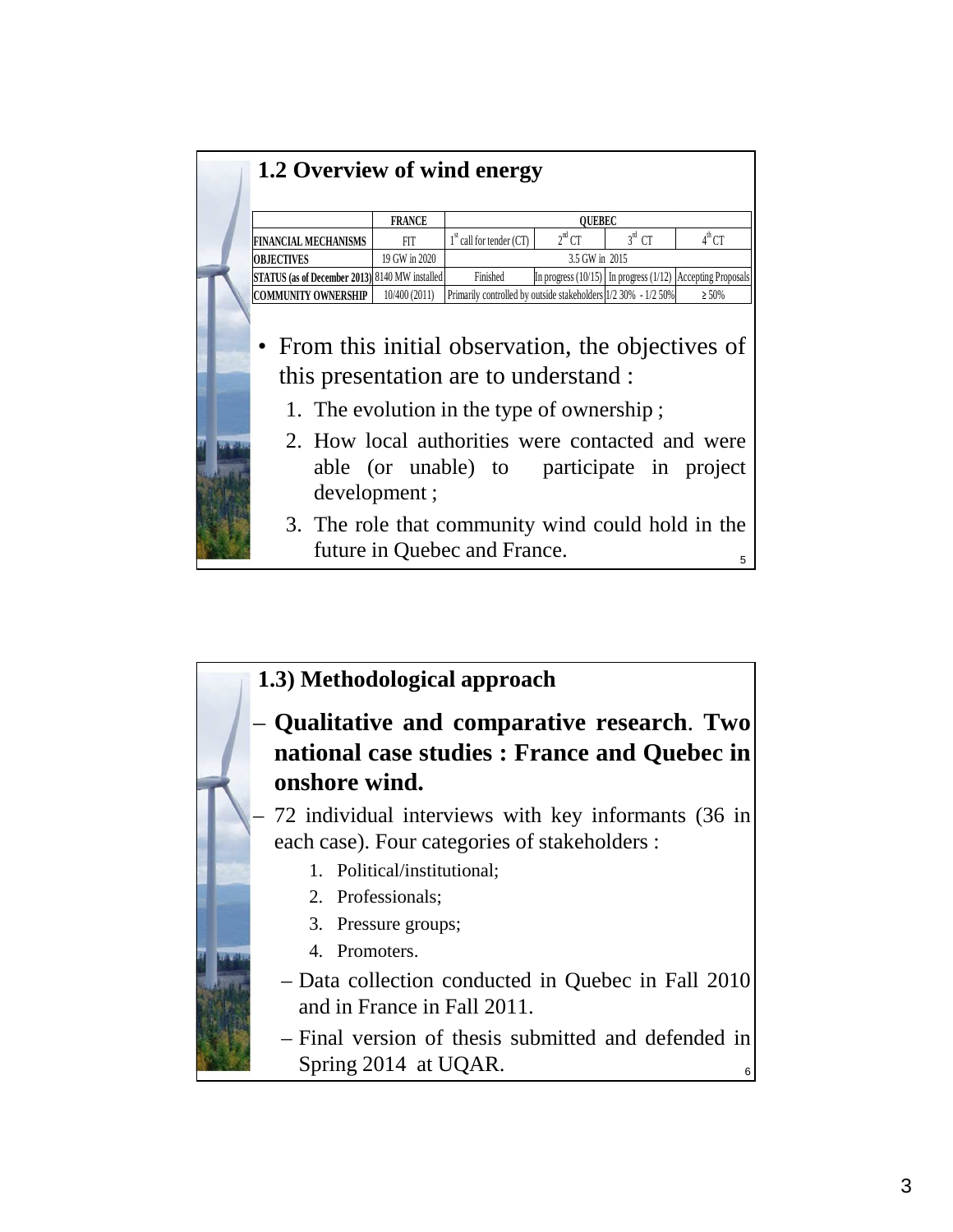## **2.1 Findings - Institutional barriers**

- **Before 1998 :** One player in virtual monopoly, emergence of a single actor and a prominent industry : Hydro-Québec (HQ) and hydro (92%) in Quebec; Électricité de France (EDF) and nuclear (80%) in France. Not much wind power.
- **1999-2000 :** Deregulation of electricity production, opening to the private sector and beginning of wind energy in Qc and Fr.
- **2000-2005 :** Governments force established economic actors to develop wind power creating a positive energy context and responding to endogenous mobilizations in Quebec (regional Gaspesian movement in 2000 and Anti-Suroît movement in 2004) or exogenous pressures in France (role of the European Union). This transition occurred by the use of different policy instruments : FITs (in Fr) and calls-for-tender (CT) (in Qc).
- 7 • **2005-2010 :** Beginning of the local protests following the implementation of the first projects in France and Quebec. Financial and regulatory and adjustments are requested.



#### **2.1 Findings - Institutional barriers**

- Confronted to a closed and polarized decision making process controlled by HQ or EDF (neo-corporatism), the ability of the stakeholders to have a procommunity wind regulatory environment emerge depends on the balance of power between the procommunity lobby and the established economic forces and the government in place, and therefore on the nature of local opposition :
	- **1. Quebec :** the balance of power was favorable for wind power until 2010 and resulted in a compromise in the community CT, or 3rd CT.
	- **2. France :** balance of power unfavorable for wind power when right-wing governments were in power between 2005-2012 : the regulatory framework became more and more complex under the influence of anti-wind lobby. 8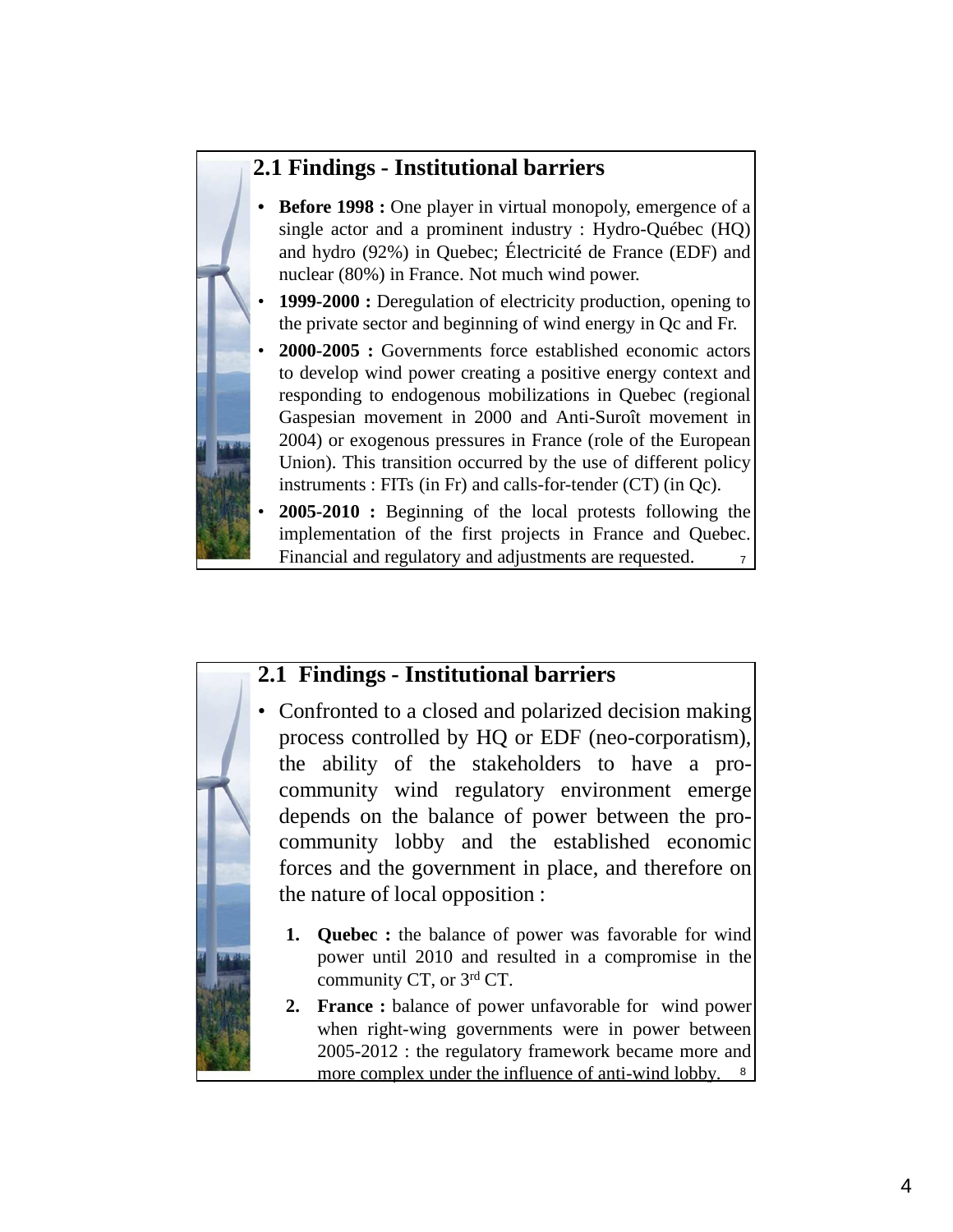## **2.1 Findings - Institutional barriers**

• **However, these power relations are dynamic and also depend on the evolution of the national energy and political contexts :**

**1. In Quebec,** wind energy has developed in a favorable energy window between 2000 and 2010 when it was believed that Quebec needed new electricity production. In 2014, the government launched a  $4<sup>th</sup>$  CT to sustain industrial jobs created in Gaspésie. What will be the role of wind power in the EP after 2015, in a context of electrical surplus and low export costs?



In France, the political window for wind power is again positive since the election of the Hollande government in 2012 : simplification of the regulatory framework is underway and the legal uncertainty on FITs has been lifted. This should cause an increase in the annual implementation of wind farms. 9

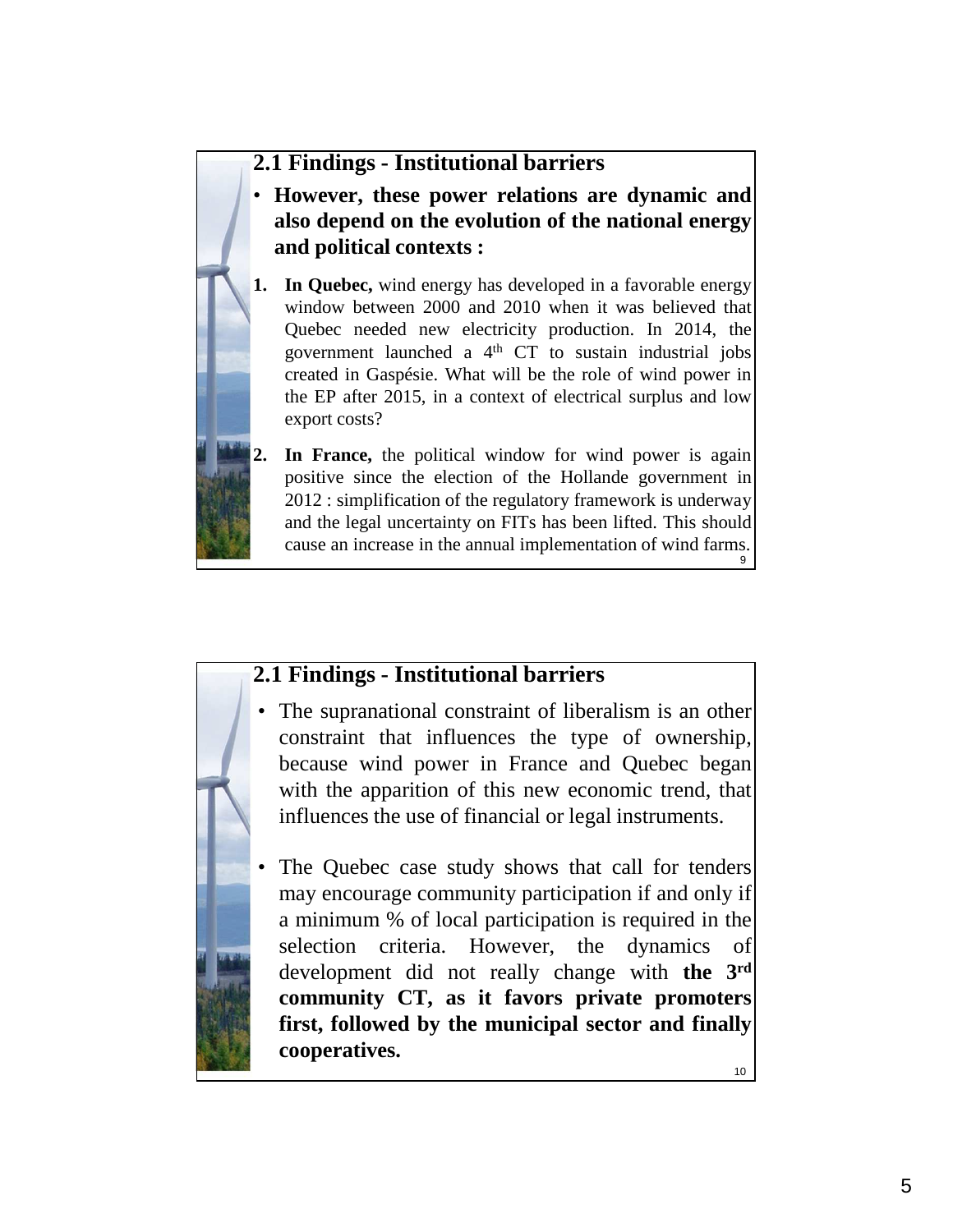# **3 Findings - Development opportunities**

- In Quebec, the first socio-economic innovation was the cooperation of municipal actors at a sufficiently large territorial level to enable their economic participation in HQ CTs:
	- **During the 3rd CT (2011) :** Example of the Régie Inter-municipale de l'Énergie de la Gaspésie (Régie) : 40 M\$ and 100 MW at 50%.
	- **During the 4th CT (2014) :** Example of the Alliance Éolienne de l'Est, a partnership between the Régie (1/3) and the Société Énergie Éolienne Bas-Saint-Laurent (2/3) : 120 M\$ and 300 MW at 50%.

11

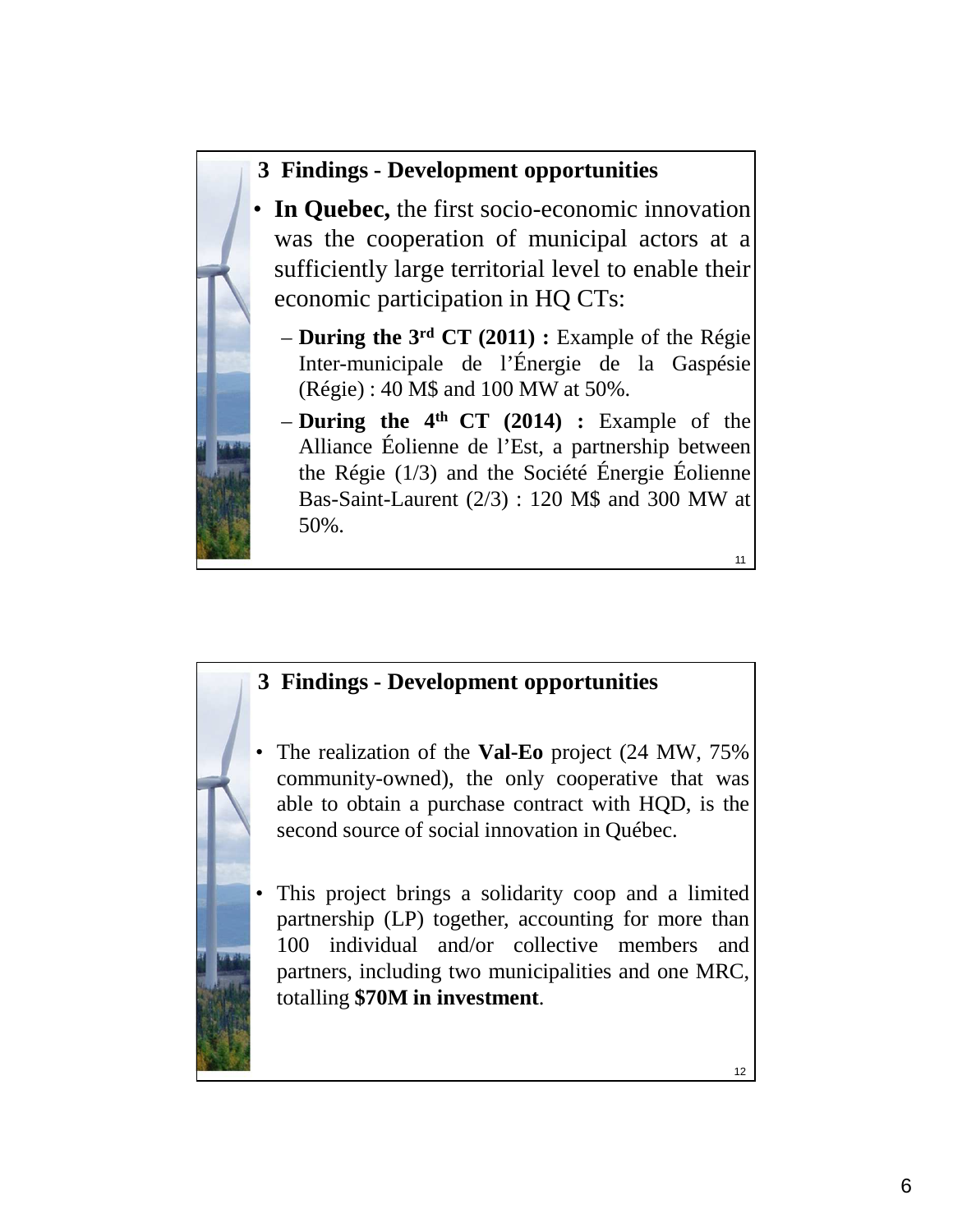#### **3 Findings - Development opportunities**

- **Éolienne en pays de Vilaine :** The Béganne wind farm is the first community wind project (80% community owned, 8 MW) that emerged in France in 2014 thanks to the contribution of **Énergie partagée**, a national investment citizen fund.
- Perhaps the cooperative movement in Quebec should learn from this experience and also work to create such a **citizen national fund**? Could it not also seek to enlarge its territorial scope, like the Quebec municipal sector, by encouraging more **inter-cooperation**? 13

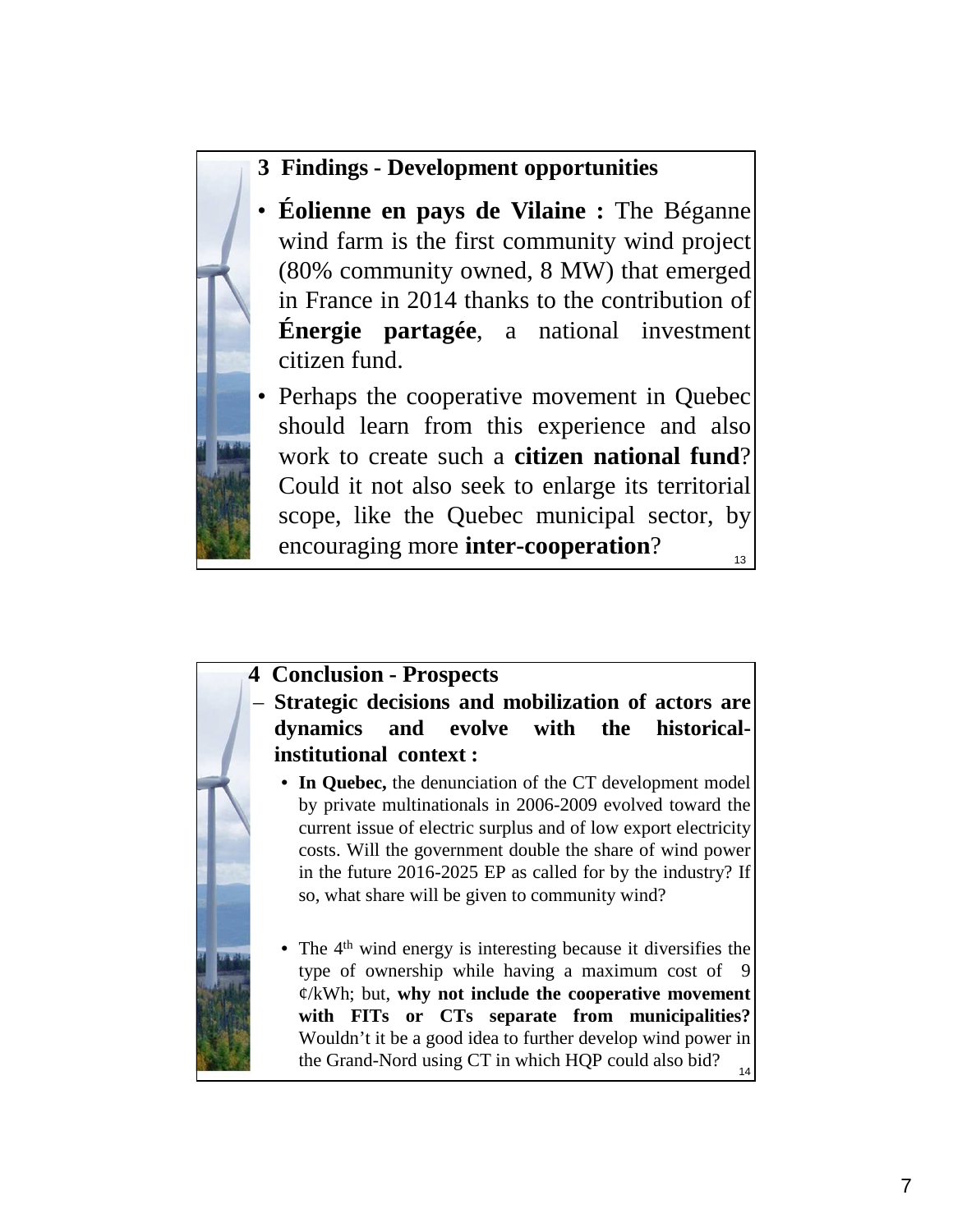#### **4 Conclusion - Prospects**

– **In France and Quebec, the majority of respondents are in favor of a more shared wind development model where the different types of proponents (private, cooperative, municipal and state) could participate. We believe this could be done through a hybrid model that combines the advantages of CTs and FITs, the challenge being that the wind sector be acceptable both nationally and locally.**

15 – Although this development model is widely supported by respondents, the role that it could take in the future will depend on the political will to support it and on the mobilization of social actors, because of the financial and legal barriers that still exist, especially for citizens.